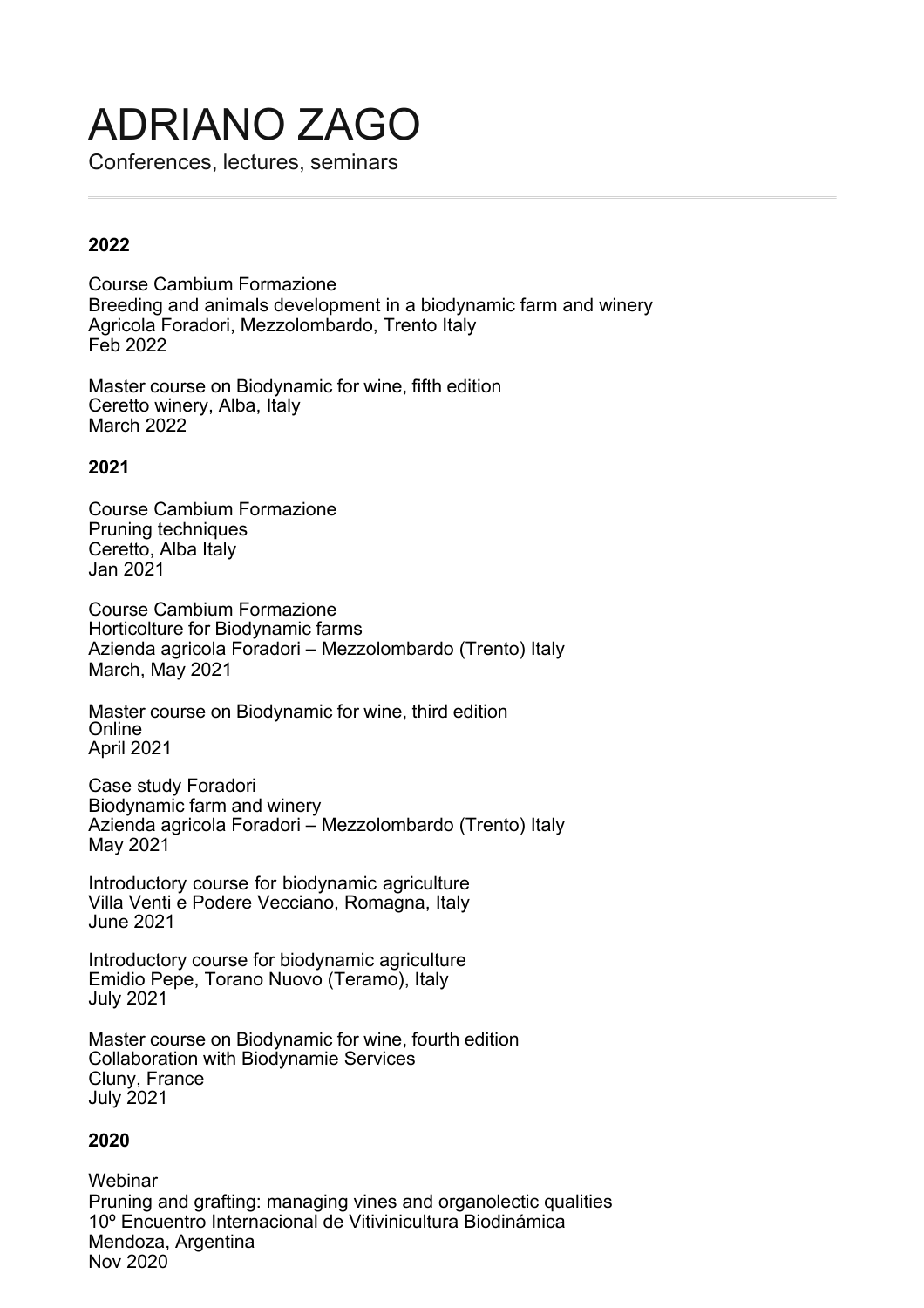Webinar Development through innovation in wine Summer School, MIB Trieste School of Management July 2020

**Webinar** Introduction to biodynamic agriculture for wine Vinidea online Platform, Italy July 202o

**Webinar Biodynamics** Naturasì, Italy online June 2020

Webinar Biodynamics in winemaking Vinidea online Platform, Italy June 2020

Founder and director Master course on Biodynamic for wine, second edition Castello del Trebbio, Pontassieve, Tuscany IT March 2020

**Tedtalk** TedxLucca The memory of the soil Auditorium San Romano, Lucca, Tuscany IT February 2020

Lecture Terzera Jornadas Viticola. Biodynamic viticulture as an effective and sustainable way to manage high quality wine and vineyards Villena Alicante Spain SP February 2020

## **2019**

Educational training course Biodynamic Viticulture, vine physiology and soil science. Le Madri foundation, Rolo, Emilia Romagna IT December 2019, January, February 2020

Educational training course First study case on a biodynamic wine estate in Italy Ampeleia, Roccatederighi, Tuscany IT January, November, September 2019

Webinar Amphorae and alternative containers for vinification Vinidea online Platform, Italy Nov 2019

Educational training course Organoleptic and qualitative value of food products from biodynamic agriculture: theoretic and practical tasting experiences for Naturasì staff members Bologna and Verona IT October, November 2019

Webinar training course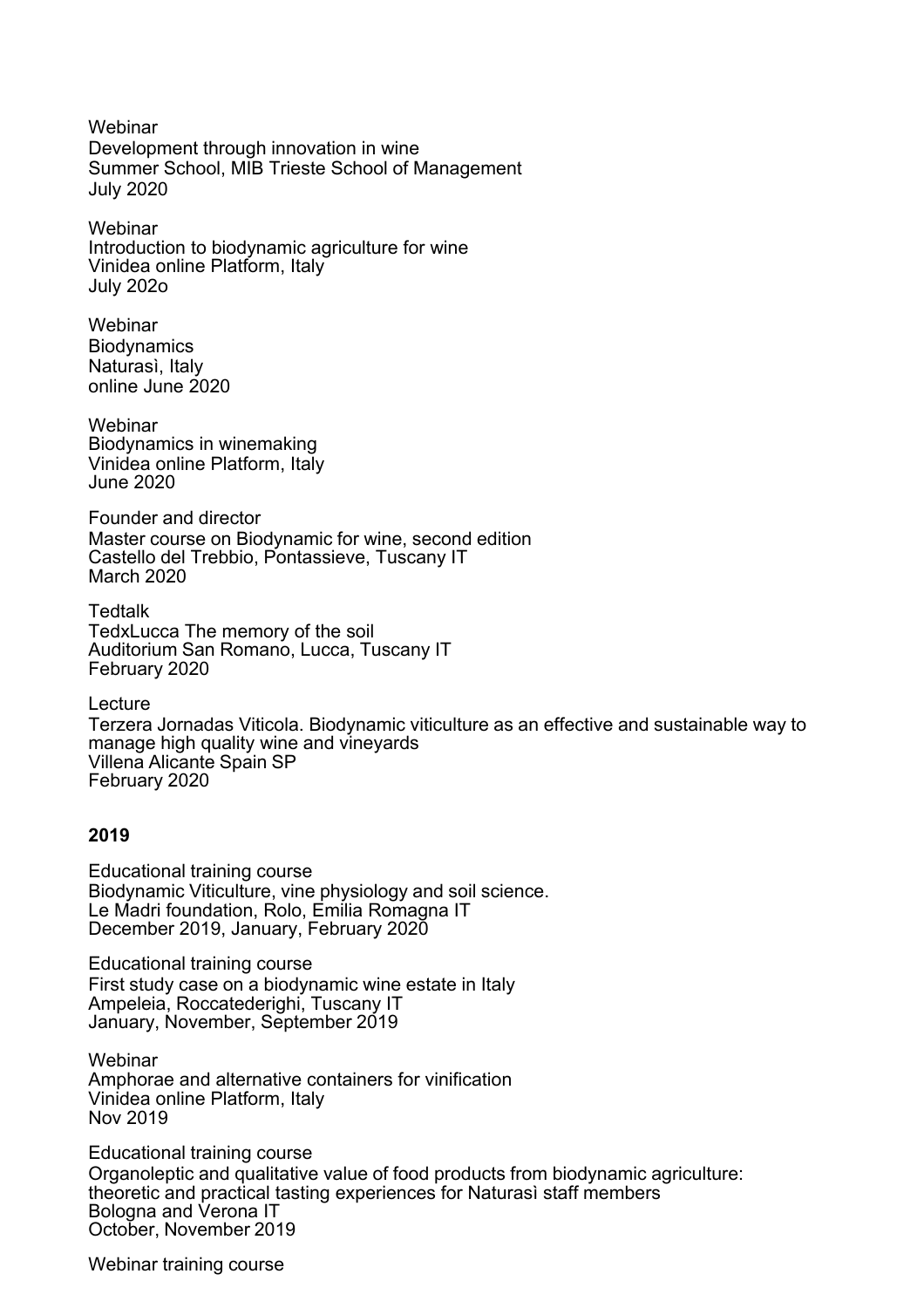Biodynamic viticulture, the importance of organic matter, amphorae winemaking, strategic decisions involved in vine plantations<br>Vinidea web platform IT January, February, March, April 2019

Workshop Biodynamic professional viticulture level 2° Le Madri Foundation, Rolo Emilia Romagna IT February 2019

Founder and director Master course on Biodynamic for wine, first edition Castello del Trebbio, Pontassieve, Tuscany IT March 2019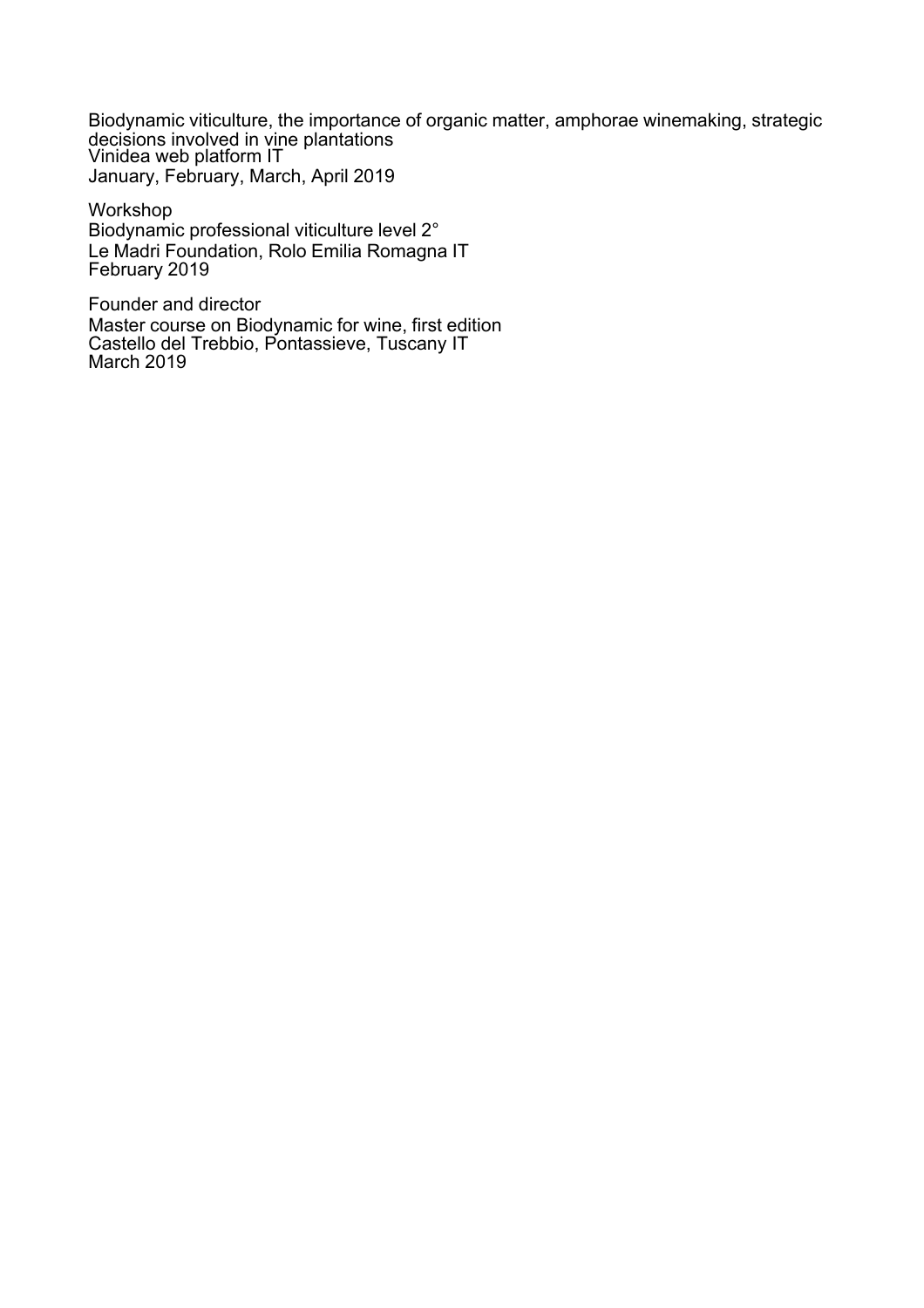## **2018**

**Conference** Viticulture and oenology in Biodynamic agriculture Montinore estate, Forest Grove Oregon USA November 2018 **Conference** Introduction to Biodynamic agriculture Montinore estate, Forest Grove Oregon USA November 2018 **Conference** Biodynamic preparations: a dance between individuality and community Annual congress BDA USA, Portland Oregon November 2018 **Conference** Culinary Breeding Network: building community among plant breeders, farmers, chefs, and eaters to create better varieties for all Annual congress BDA USA Portland, Oregon USA November 2018 Event organization and conference Amphora winemaking and tasting from international wineries La Terracotta e il vino, Impruneta, Tuscany IT November 2018 Workshop Biodynamic professional viticulture level 1° Le Madri Foundation, Rolo Emilia Romagna IT October 2018 Lecture The balance between vineyard and biodynamics Innovi Cluster Vitivinicola Català Villafranca de Penedes, Catalonia, Spain SP May 2018 Educational training Tecnovite winecellar: winemaking of organic and biodynamic grapes Sambuca, Tuscany IT May 2018 Educational training Professional biodynamic viticulture for winegrowers of Brunello di Montalcino Col d'Orcia, Montalcino, Tuscany IT March 2018 Lecture Biodynamic preparations: a dance between individuality and community Biodynamic world congress, Goetheanum Tagung 2018, Dornach, Switzerland SW February 2018 Lecture The results of biodynamic preparations in the vineyard management Biodynamic world congress, Goetheanum Tagung 2018, Dornach, Switzerland SW February 2018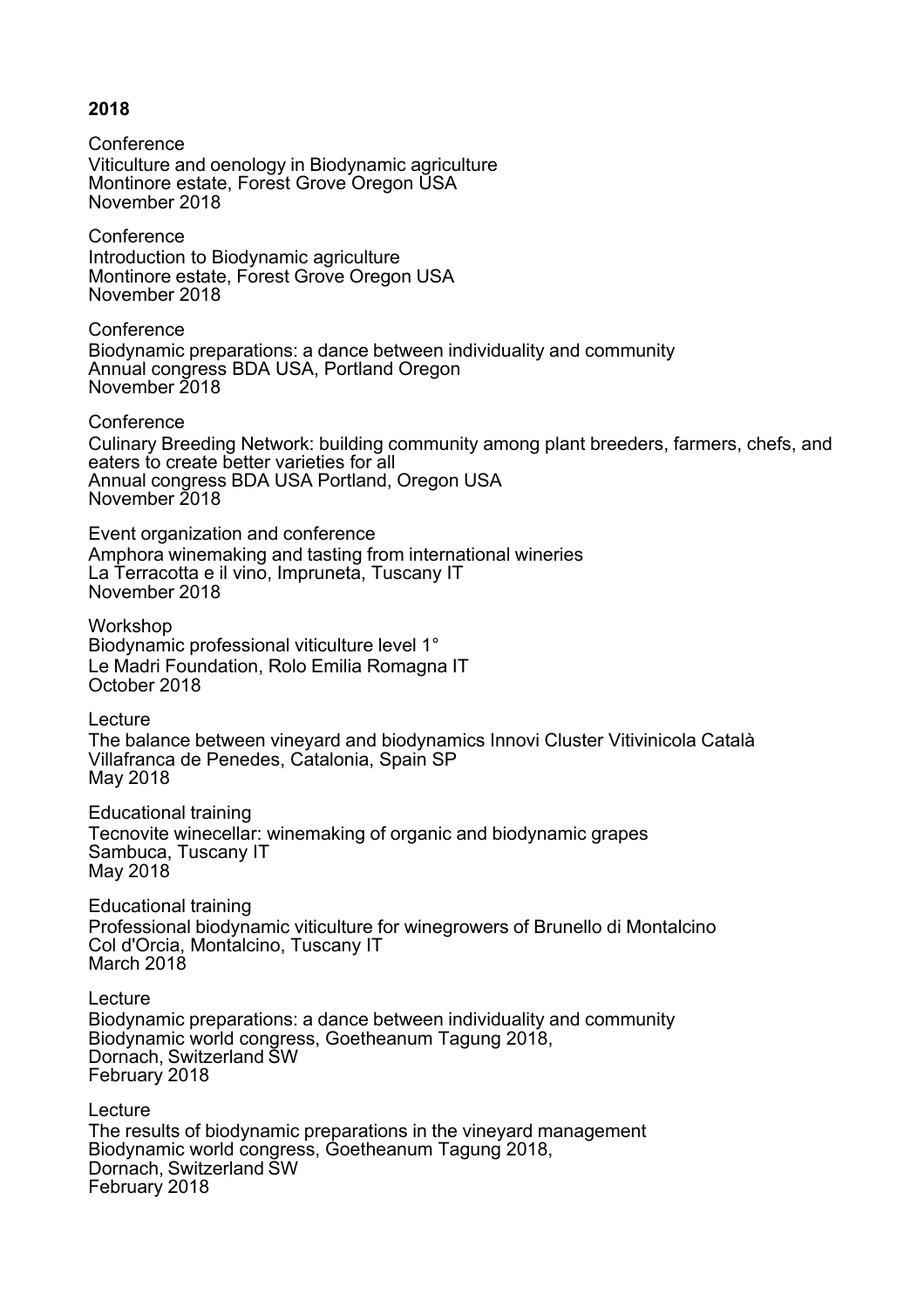Workshop Biodynamic professional viticulture level 2° Le Madri Foundation, Rolo Emilia Romagna IT February 2018

Educational training Winemaking and tasting of Italian and International amphora wines Fisar Livorno, Tuscany IT January, October 2018

#### **2017**

Lecture Biodynamic viticulture for the regeneration of the vineyard Biodynamie Services, Cluny, France FR December 2017

**Lecture** 

The memory of the soil: how farming methods can affect plants and soil life and balance Vini di Vignaioli, Fornovo, Emilia Romagna IT November 2017

Workshop Biodynamic professional viticulture level 1° Le Madri Foundation, Rolo Emilia Romagna IT October 2017

Educational training cycle Biodynamic Viticulture for winegrowers (3 days) Montinore estate, Forest Grove Oregon USA August 2017

Educational training Tecnovite: biodynamic viticulture and farming in the vineyard Castello del Trebbio, Pontassieve, Tuscany IT April 2017

Workshop Biodynamic viticulture for winegrowers in Valpolicella Fasoli Gino farm, Colognola ai Colli, Veneto Italy IT April 2017

Workshop Biodynamic viticulture for winegrowers in Colli Bolognesi Corte d'Aibo farm, Monteveglio, Emilia Romagna March 2017

Workshop Biodynamic viticulture for winegrowers in Valle Camonica Boario Darfo Lombardy, IT March 2017

Lecture Better soil quality, water storage capacity and vineyard resistance through biodynamic agriculture: Avignonesi winery case study. Lago di Bolsena, Umbria, Italy IT March 2017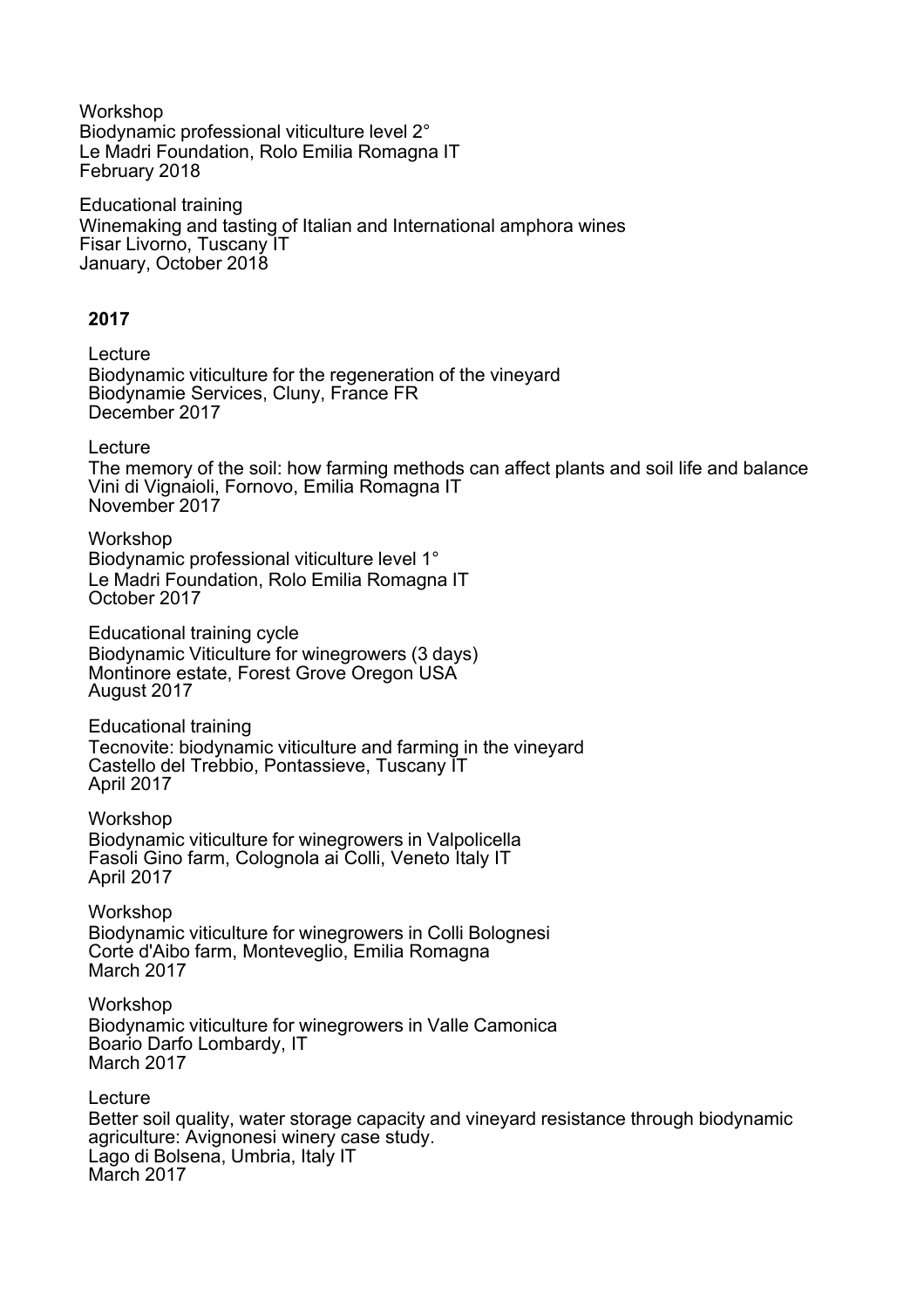Educational training Organic matter high quality management in the vineyard Vignaioli FIVI Treviso unit February, March, April 2017

Workshop Biodynamic professional viticulture level 2° Le Madri Foundation, Rolo Emilia Romagna IT February 2017

#### **2016**

Workshop Introduction to professional biodynamic viticulture Aiab Friuli e Consorzio Collio e Colli Orientali Corno di Rosazzo, Friuli Venezia Giulia December 2016

Lecture

Biodynamic grapes winemaking in Terracotta amphorae: a new tasting approach Fisar national congress, Stazione Leopolda, Florence, Tuscany IT November 2016

Event organization and conference Amphora winemaking and tasting from international wineries La Terracotta e il vino, Impruneta, Tuscany IT November 2016

Lecture

The tools and techniques of biodynamic viticulture to highlight the Terroir's characteristics and values in the AOCs of Tuscany Sangiovese Purosangue Siena, Tuscany November 2016

Workshop Biodynamic professional viticulture level 1° Le Madri Foundation, Rolo Emilia Romagna IT October 2016

Educational training Biodynamic viticulture and winemaking for Chianti Classico winegrowers Radda in Chianti, Tuscany IT November 2016

Lecture Viticulture biodynamic compost University of Florence, Florence, Tuscany IT May 2016

Lecture Biodynamic viticulture techniques in the management of the vineyard: case studies CREA Conegliano Veneto, IT March 2016

Workshop Biodynamics in the vineyard and winecellar Agribiopiemonte, Cissone, Piedmont IT February 2016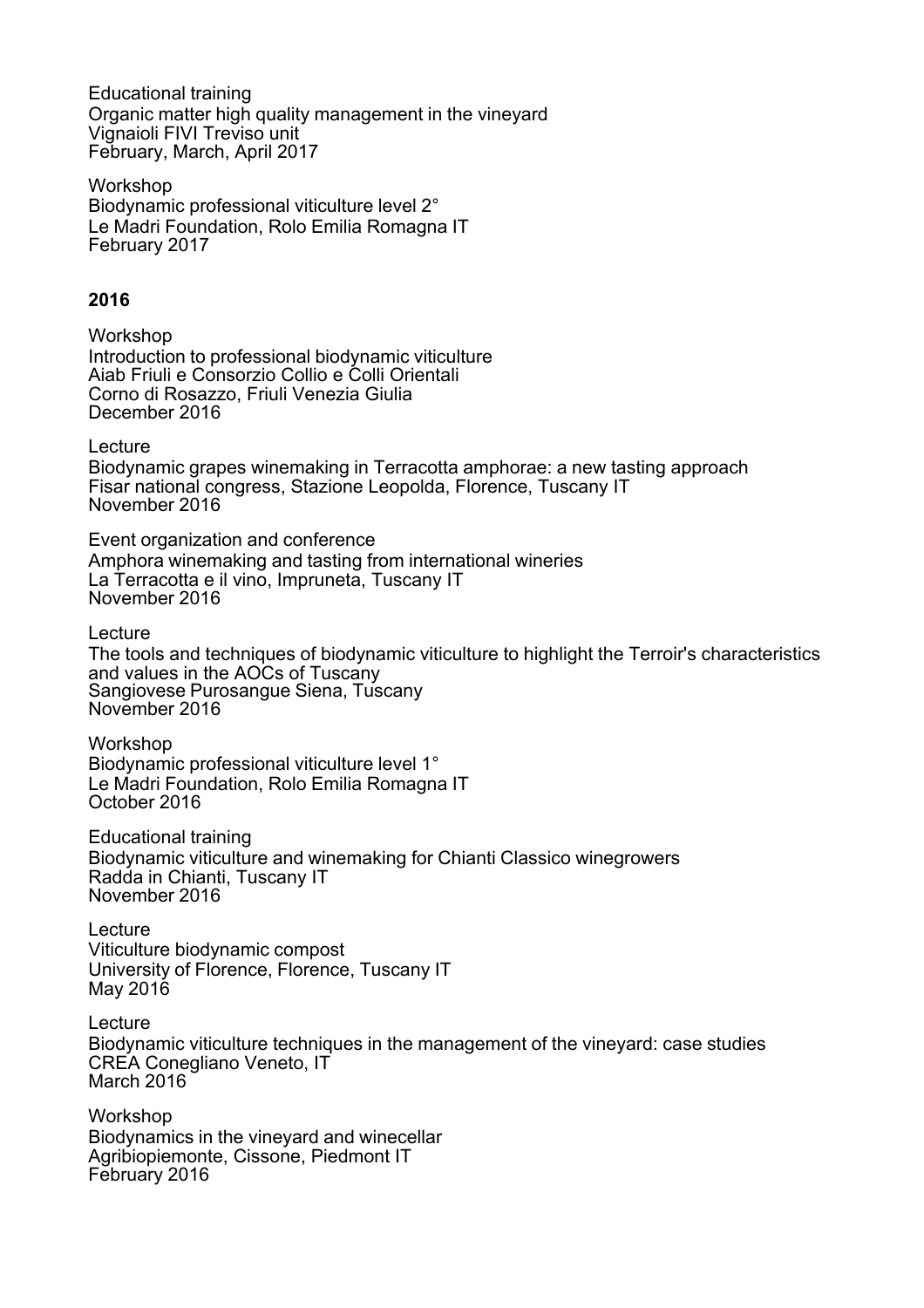Seminary How to communicate organic, biodynamic and biointegrale wine to sales operators castello del Trebbio, Pontassieve IT Fabruary 2016 Workshop Biodynamic professional viticulture level 2° Le Madri Foundation, Rolo Emilia Romagna IT February 2016 Workshop The results of biodynamic viticulture in a farm after three years implementation Venica e Venica, Dolegna del Friuli, IT January 2016 **2015** Workshop Biodynamics: esoterism or common sense? Salon del Vins et bierres rebelles Brussels, Belgium BE November 2015 Workshop Biodynamic professional viticulture level 1° Le Madri Foundation, Rolo Emilia Romagna IT October 2015 Educational training Biodynamic viticulture and winemaking in Treviso area Aula Magna University campus of Conegliano, Veneto IT February, March 2015 Workshop Professional biodynamic viticulture Al di là del fiume farm and winery, Emilia Romagna IT March 2015 Workshop Biodynamics in the vineyard and winecellar Agribiopiemonte, Cissone, Piedmont IT February 2015 Workshop Biodynamic professional viticulture level 2° Le Madri Foundation, Rolo Emilia Romagna IT February 2015 Workshop Biodynamic viticulture and winemaking Marie Therese Chappaz winery, Fully Switzerland February 2015 **2014** Educational training Organic and biodynamic viticulture: practical tools for a new high precision agriculture University of Padua, IT November, December 2014

Event organization and conference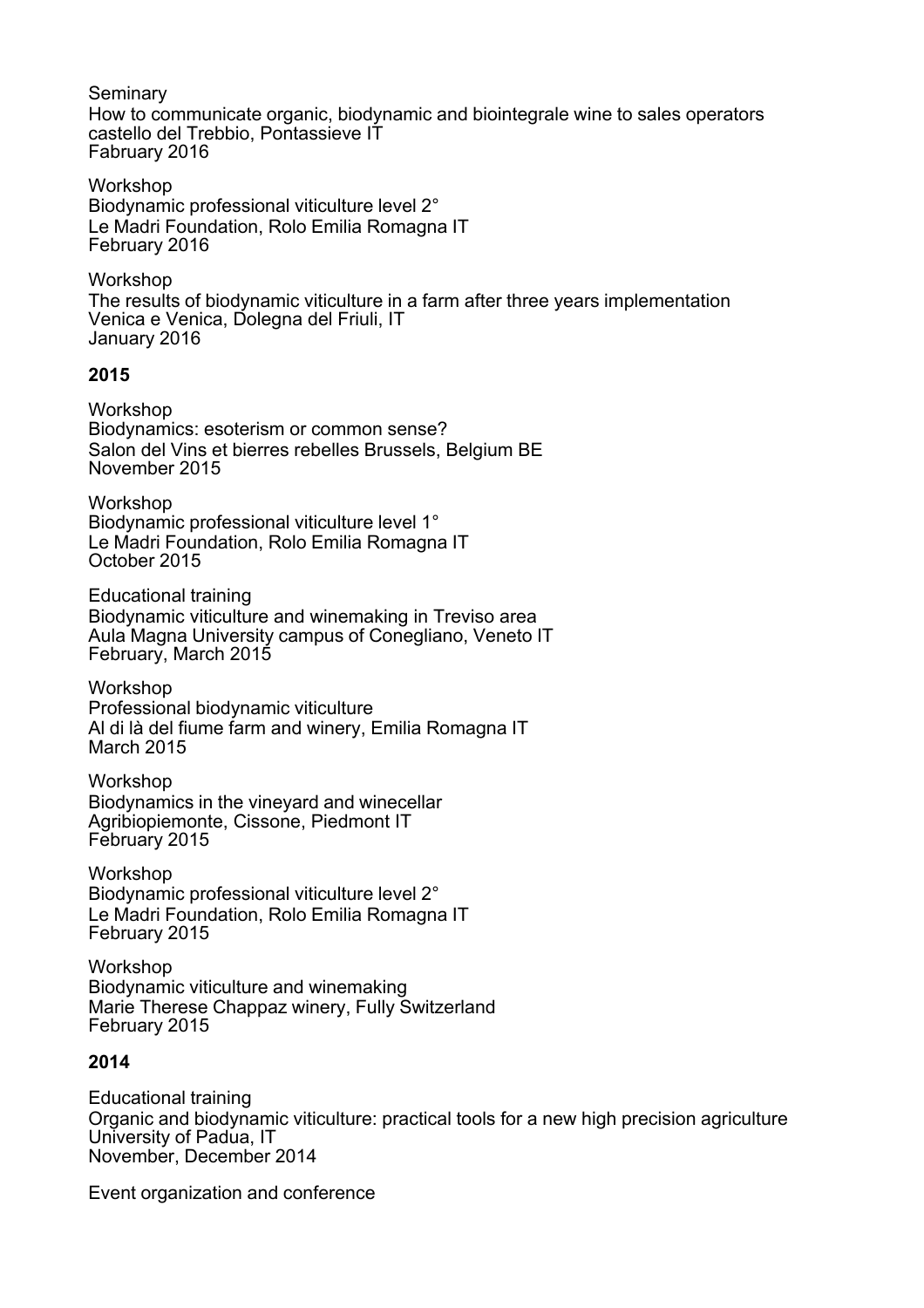Amphora winemaking and tasting from international wineries La Terracotta e il vino, Impruneta, Tuscany IT November 2014

Educational training Management and strategy of a biodynamic winery and farm Istituto Agrario delle Dolomiti Feltre, Veneto IT October, November 2014

Workshop Biodynamic professional viticulture level 1° Le Madri Foundation, Rolo Emilia Romagna IT October 2014

Lecture The effects of biodynamic preparations on professional vegetable and fruit growing Liptzung, Germany April 2014

Workshop Biodynamics in the vineyard and winecellar Agribiopiemonte, Cissone, Piedmont IT February 2014

Educational training Management and strategy of a biodynamic winery and farm Aveprobi Bassano del Grappa, Veneto January 2014

Workshop Biodynamic professional viticulture level 2° Le Madri Foundation, Rolo Emilia Romagna IT February 2014

**Conference** Alliances: working together for the future of Biodynamics 32° International Congress on Biodynamic Agriculture ABI, Florence IT February 2014

## **2013**

Workshop Biodynamic professional viticulture level 1° Le Madri Foundation, Rolo Emilia Romagna IT October 2013

**Workshop** Biodynamics in the vineyard and winecellar Agribiopiemonte, Cissone, Piedmont IT February 2013

Educational training Biodynamic viticulture and winemaking in Treviso area Aula Magna University campus of Conegliano, Veneto IT February, March 2013

Workshop Biodynamic professional viticulture level 2° Le Madri Foundation, Rolo Emilia Romagna IT February 2013